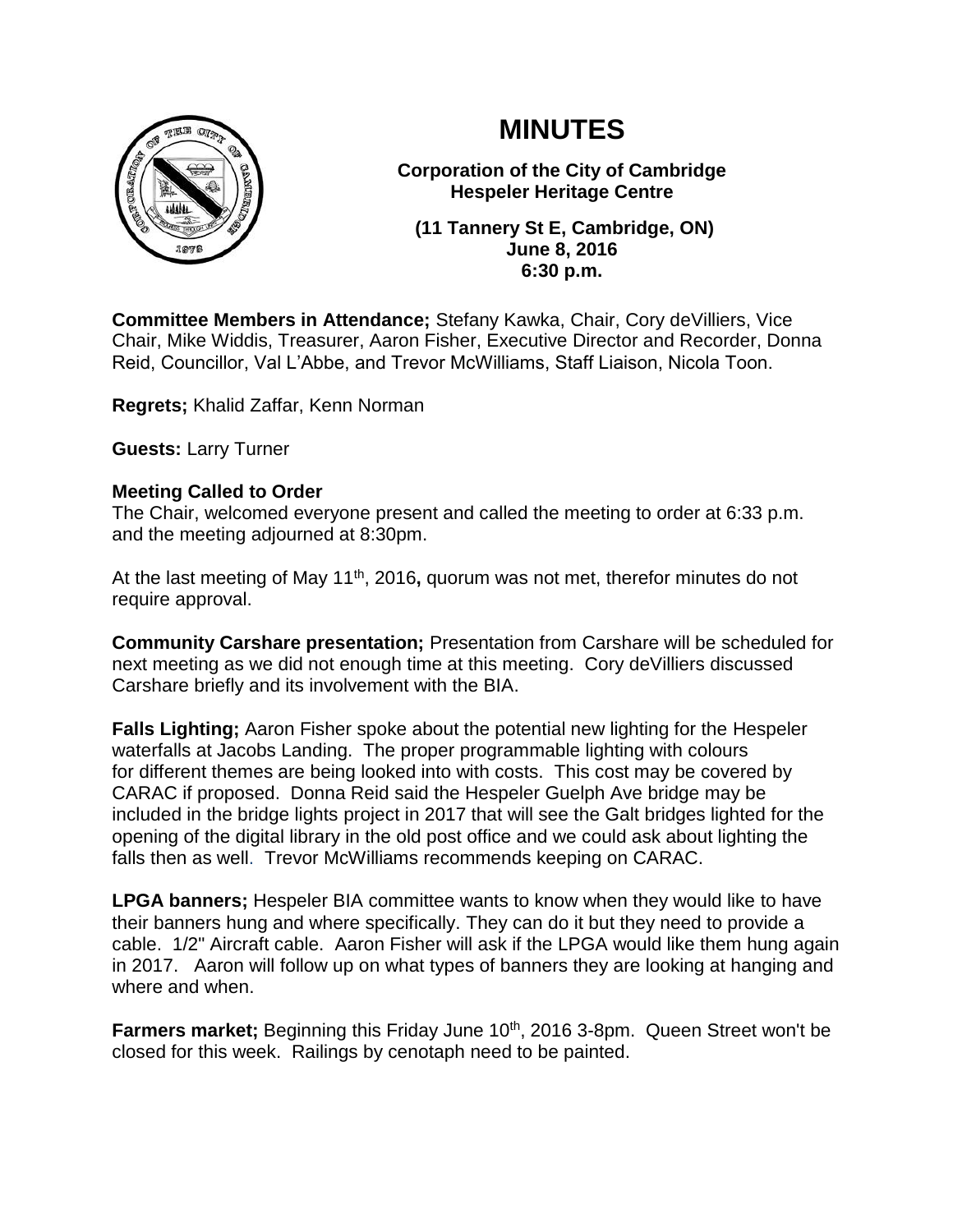**Maintenance budget list;** BIA committee discussed what is covered under the maintenance budget. Trevor McWilliams mentioned plaques, benches, tree trimming, garbage, beautification etc. is covered under maintenance budget. Dave Olson can find projects and maintenance that need to be done with Aaron Fisher. Aaron Fisher will do a walk about with Dave Olson. Nicola Toon asks "Can more be done on Queen Street West?" Nicola Toon, Dave Olson, and Cory deVilliers will make notes on what that needs to be fixed or attended to. Flowers planter pots are a possible option. The bolts and conduit from old street light post needs to be taken out in front of O&V Tasting store. Board agrees it would be a good idea to have BIA members identify where specifically maintenance is needed. A survey with 'Survey Monkey' would be a good idea to have all BIA members to vote on what needs to be focused on. One question would be best on Survey Monkey to keep it simple on what needs to be fixed. These focused items will be the priority items on John Isley's list. Dave Olson will take pictures. Mike Widdis will call John Islay to plant and clean up the Guelph Ave and corner of gazebo beside The Village Well. A bench is needed in front of Hulahoop Photography store and potted plants heavy enough to not be able to pick up and steal. Mike Widdis will ask for this.

**Bee hive castings;** Committee discusses where to put the Bee hive cast signs. On corner of Cooper or the entrance on Guelph Ave is agreed to be a good place for the sign. Larry Turner mentioned it's not a good idea to put near bridge because they get stolen. Gateways and intersections are most noticeable places for the castings. Corey deVilliers will write specific spots and email us for 6 of them. Bee hive molds are currently hanging on Queen Street West. Trevor McWilliams will ask Jeff Nyenhuis for molds for beehive. Trevor will look into getting molds made. We have approximately six left hanging.

**CARAC involvement on Milling Road;** A lot of plans and ideas are discussed on making it nice along Jacobs Landing. Work on the Jacobs Landing not in the budget but there is a plan and hopefully will be in the budget in the future. Cory deVillier mentions CARAC may be able to do a study on the Jacobs Landing area. Trevor McWilliams asked if city storage building can it be utilized? Trevor McWilliams and Donna Reid are looking into if it can be utilized or not. Donna Reid mentions it would be best to look at the whole project rather than in phases. Cory deVillier will bring it up with CARAC.

**Signage Grants**; Aaron Fisher will follow up with Sarasota Studio signage and Village Vapourette regarding signage grants.

**Guelph Ave/ Queen St East "Hespeler" sign;** One application for sign design has been forwarded. Aaron Fisher asks if we could we have other artists come forward to compete for public art sign. Trevor McWilliams mentioned we could put in some stone from the old American Standard building. Hespeler BIA board looked at one design and discussed options. The city has a \$30, 000 budget for the corner and sign. Trevor McWilliams will be sending out an RFP to artists and to keep the budget as is until we know what to do.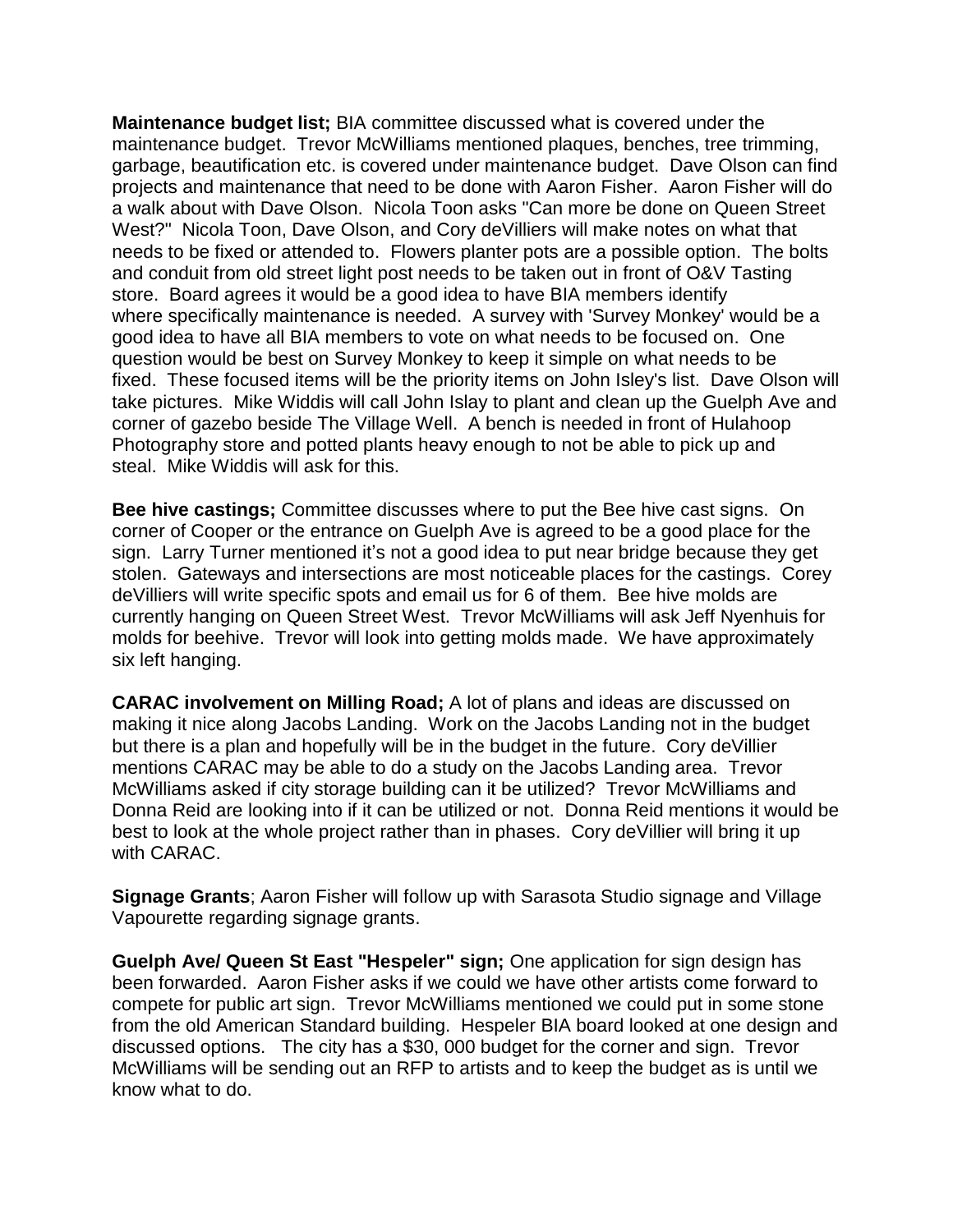**Hespeler History Plaque;** Larry Turner mentioned a historical plaque being installed Town of Hespeler History in front of Gazebo on Queen and Tannery for the Hespeler Reunion.

**Street banners;** One trial banner was put up by Kenn Nroman on FHM corner. The remaining banners are to be put up next week. Aaron will tell Can-Lite to be ready for banner installation. Dave Olson will tell Can-Lite which poles to put the banners. Maintenance is needed with some of the poles. Councillor Mike Devine is speaking to city regarding planter boxes on Guelph Ave bridge railings.

**Food Trucks;** Councillor Donna Reid mentioned the food truck topic came to general committee. Food truck by-law proposal will be passed in council meeting next week unless there is an objection.

Cory deVilliers, Aaron Fisher, and Stefany Kawka think it is a good idea to defer city council vote and to put in an amendment to exclude Hespeler until further by-law studies and continue evaluation.

Moved by: Mike Widdis Seconded by: Val L'Abbe

Hespeler BIA agrees THAT Cory speak for the Hespeler BIA at City Council meeting of June 14<sup>th</sup>, 2016 to express the concerns of the Hespeler BIA regarding food trucks. The Hespeler BIA respectfully recommends we have a formal study to quantify and clarity on it.

Moved by: Mike Widdis Seconded by: Val L'Abbe

CARRIED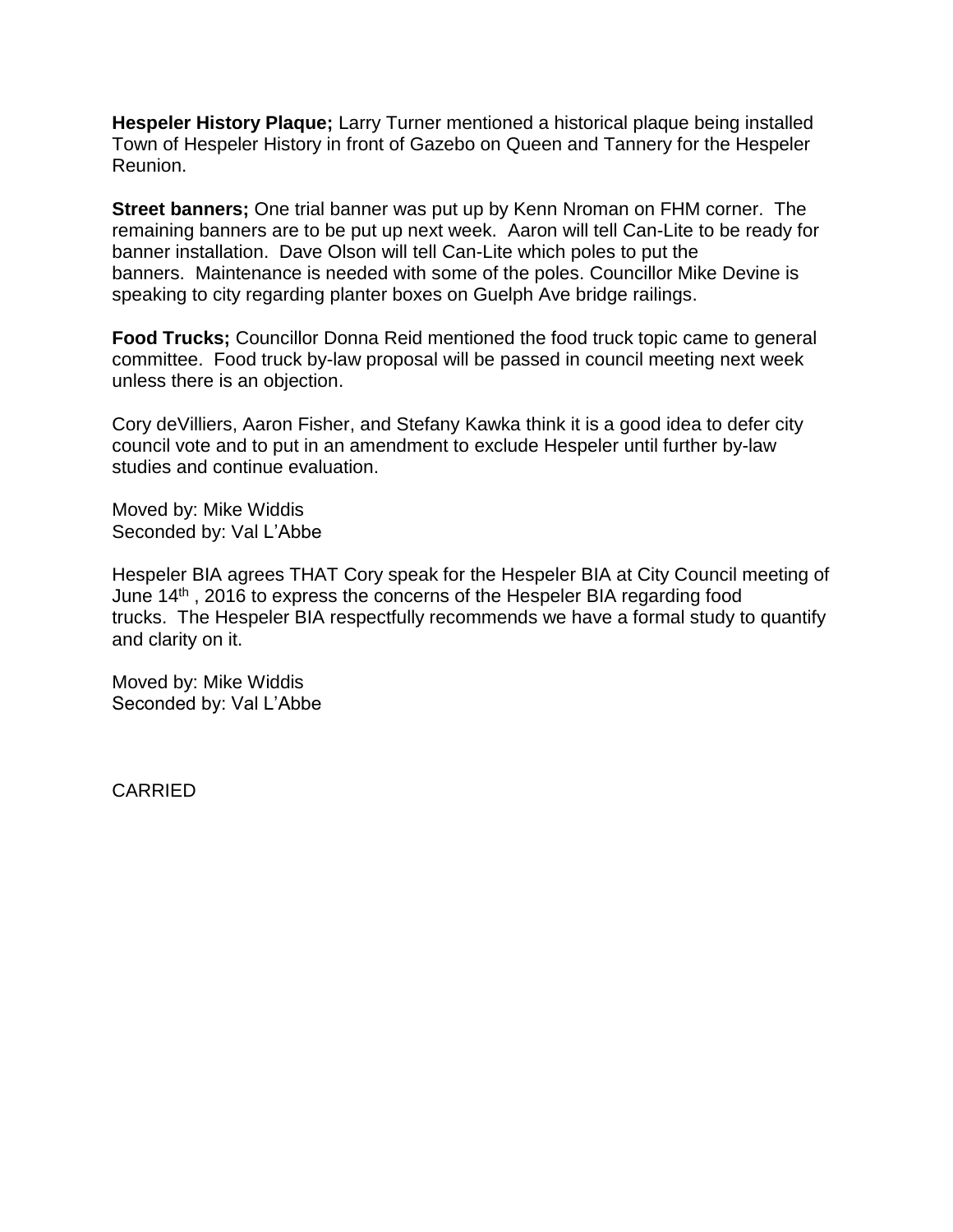**BIA Website;** Board agrees that \$150/month charge is too much for our budget. Marketing Multi-tool monthly maintenance fees are too expensive. Marketing Multi-tool are offering maintenance and hack protection for \$150/month. Aaron Fisher agrees to take training if board agrees. Hespeler BIA will take the risk and manage the website on our own. If there is an issue, Marketing Multi-tool offers service for \$150/hour if needed. Aaron Fisher mentions that he is willing to take the initial training with for \$150 and follow up training for \$150 if needed.

Motion: THAT Aaron Fisher take 1hr. training with Marketing Multi-tool.

Moved by: Mike Widdis Seconded by: Cory deVilliers,

CARRIED

**Volunteers for Hespeler reunion;** Stefany Kawka asks if anyone is interested in volunteering for the Hespeler Reunion or if anyone knows volunteers willing to help out.

**Big Brothers and Sisters of Waterloo Region;** Big Brothers and Sisters of Waterloo Region are now part of the BIA. They could potentially have an invite and presentation to our group at future meetings.

**Close of Meeting**

Moved by: Seconded by: Councillor Reid

THAT the June 8<sup>th</sup> 2016 meeting of the Hespeler BIA Advisory Committee does now adjourn at 8:30 p.m.

CARRIED

Chair – HESPELER BIA

\_\_\_\_\_\_\_\_\_\_\_\_\_\_\_\_\_\_\_\_\_\_\_\_\_\_\_

\_\_\_\_\_\_\_\_\_\_\_\_\_\_\_\_\_\_\_\_\_\_\_\_\_\_\_

Recording Secretary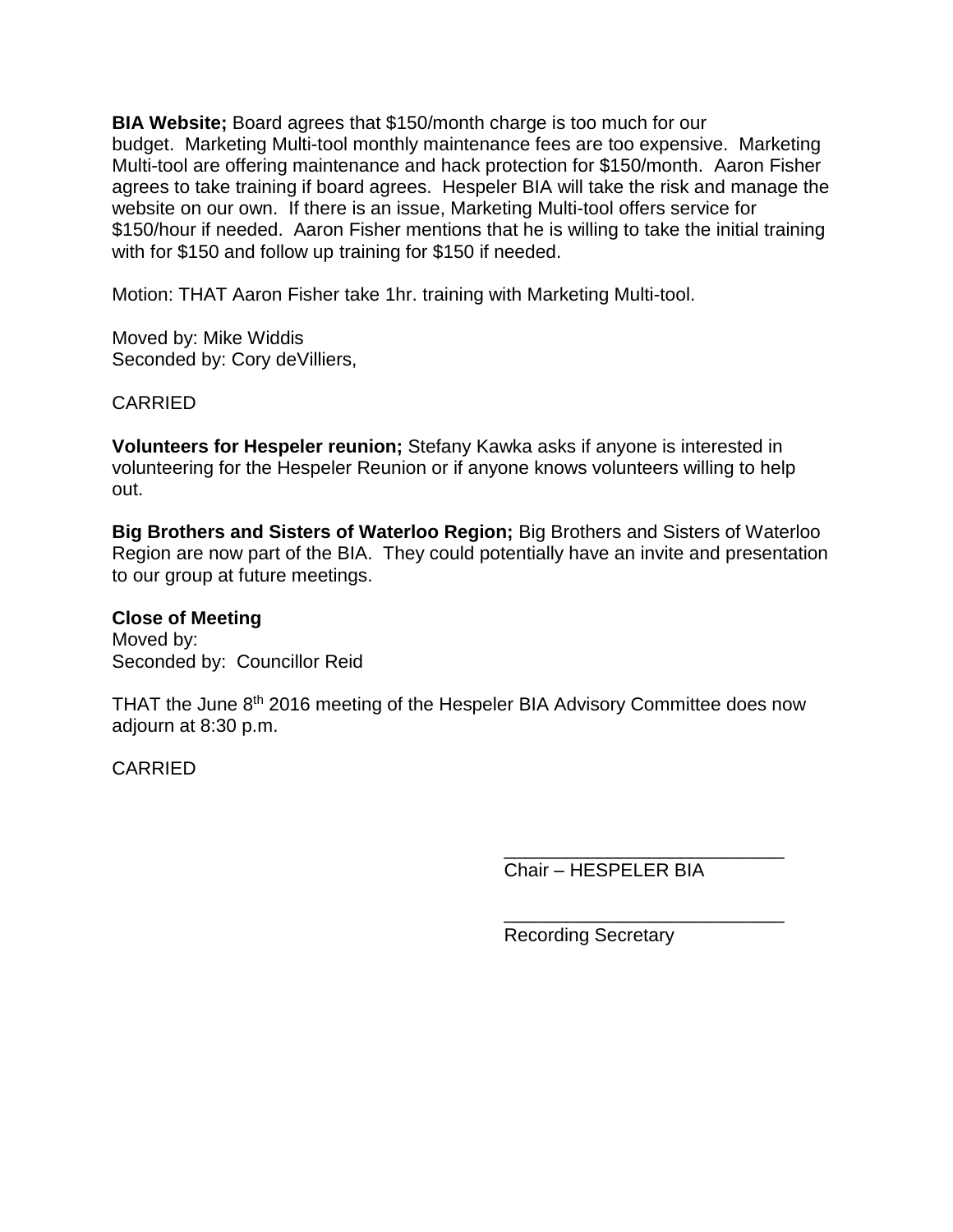

**Corporation of the City of Cambridge Hespeler Heritage Centre**

**(11 Tannery St E, Cambridge, ON) July 13th, 2016 6:30 p.m.**

**Committee Members in Attendance;** Stefany Kawka, Chair, Cory deVilliers, Vice Chair, Mike Widdis, Treasurer, Aaron Fisher, Executive Director and Recorder, Donna Reid, Councillor, Val L'Abbe, and Trevor McWilliams, Staff Liaison.

**Regrets;** Mike Devine, Nicola Toon

**Guests;** Larry Turner, Matthew Piggott, Member Services Manager, Dave Olson

**Meeting Called to Order;** The Chair, welcomed everyone present and called the meeting to order at 6:30 p.m. and the meeting adjourned at 8:16 p.m.

**Approval of Minutes;**THAT the minutes of the Hespeler Business Improvement Area Committee meeting of the 13th of June  $8<sup>th</sup>$ , 2016 be approved as written.

Moved by: Stefany Kawka

Seconded by: Cory deVilliers

## CARRIED

**Tragically Hip at Forbes Park;** Dave Olson proposes a Tragically Hip televised concert to be held at Forbes Park on August 20th by CBC. The general public will be asked to bring blankets and lawn chairs. Sunset will be approximately 8:15PM. The concert starts at 8:30PM. Angus Audio will provide equipment for show. Dave Olson will notify 107.5 Dave FM radio station to promote event. The cost would be \$1300 for all charges for audio and video equipment. The sponsors organized by Dave Olson will pay \$800 towards cost. The Hespeler BIA will pay \$500. BIA will use movie money from donated money from "Between" (the TV series that was shot in Hespeler).

**MOTION;** to allocate \$500 towards the Hip Concert at Forbes Park providing all logistics can be met by Monday the 18th.

**Moved by**: by Kenn Norman **Seconded by:** Mike Widdis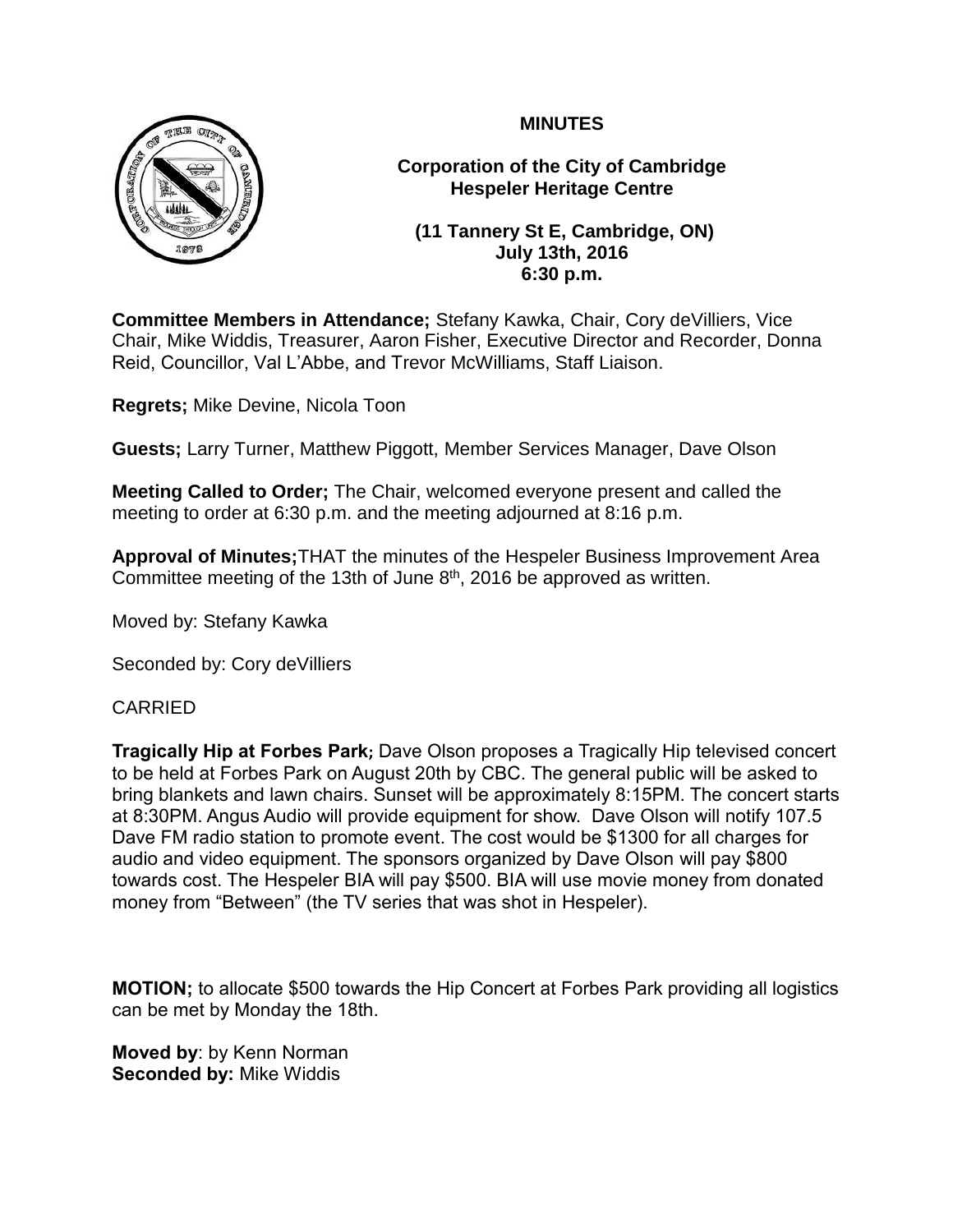### CARRIED

**Community CarShare**; Mathew Piggott with Community CarShare explains CarShare business and it's possible involvement with Hespeler BIA. More information can be found at [communitycarshare.ca.](http://communitycarshare.ca/) CarShare is planning to expand to Hespeler in May, 2017. Possible Carshare locations would be at the Hespeler downtown area and one at the Hespeler arena. The Hespeler BIA can promote the project through Facebook, and email to BIA members. CarShare is interested in associate membership. The parking for Carshare will be zoned in city parking area beside Bank of Montreal and arena parking lot. The Hespeler BIA would like to have a Carshare van in the Downtown area if possible

**Update on Banners and Streetscaping**; Dave Olson mentioned there are more hooks than plants in the BIA area. Board discussed plants and agree they could be hung differently next year but will likely leave them how they are for now.

**Queen Street West Progress**; Dave Olson and Cory deVillier will be talking to Jeff Nyenhuis regarding Queen Street West streetscaping.

They will discuss the following:

Timeline for finishing asphalt on Queen Street East and West.

Rust issues with tree grates and fabric put in to control weeds or we will have to use maintenance budget. Trees need to be watered. Tree near Video 99 is dead looking.

Some lamp posts are not straight and lights are missing glass insert. Some lights are on all the time and some aren't turning on.

A possible trough be put on gazebo to divert rain and ice.

Yellow strips are needed for safety on edge of steps at Hespeler Heritage Centre.

**Areas of Streetscape Improvement**; Ice cream areas need to be power washed. Possibly ten Anodized cigarette butt holders with large capacity are needed outside of resteraunts. They must be fastened. Dave Olson will follow up with Aaron regarding cigarette butt holders. Garbage cans may be needed by Guelph Ave bridge.

**Call To Artists for Guelph Ave. Sign;** Aaron will promote Call to Artists for corner of Guelph Ave. and Queen Street East using Facebook, and letter to BIA members.

**Mosaic Pieces**; BIA members asked to give feedback for mosaic pieces.

**Hespeler Farmers Market**; Barricades are needed for farmers market for traffic closure. Market is doing well and is growing and has a good vibe. A weekend of harvest festival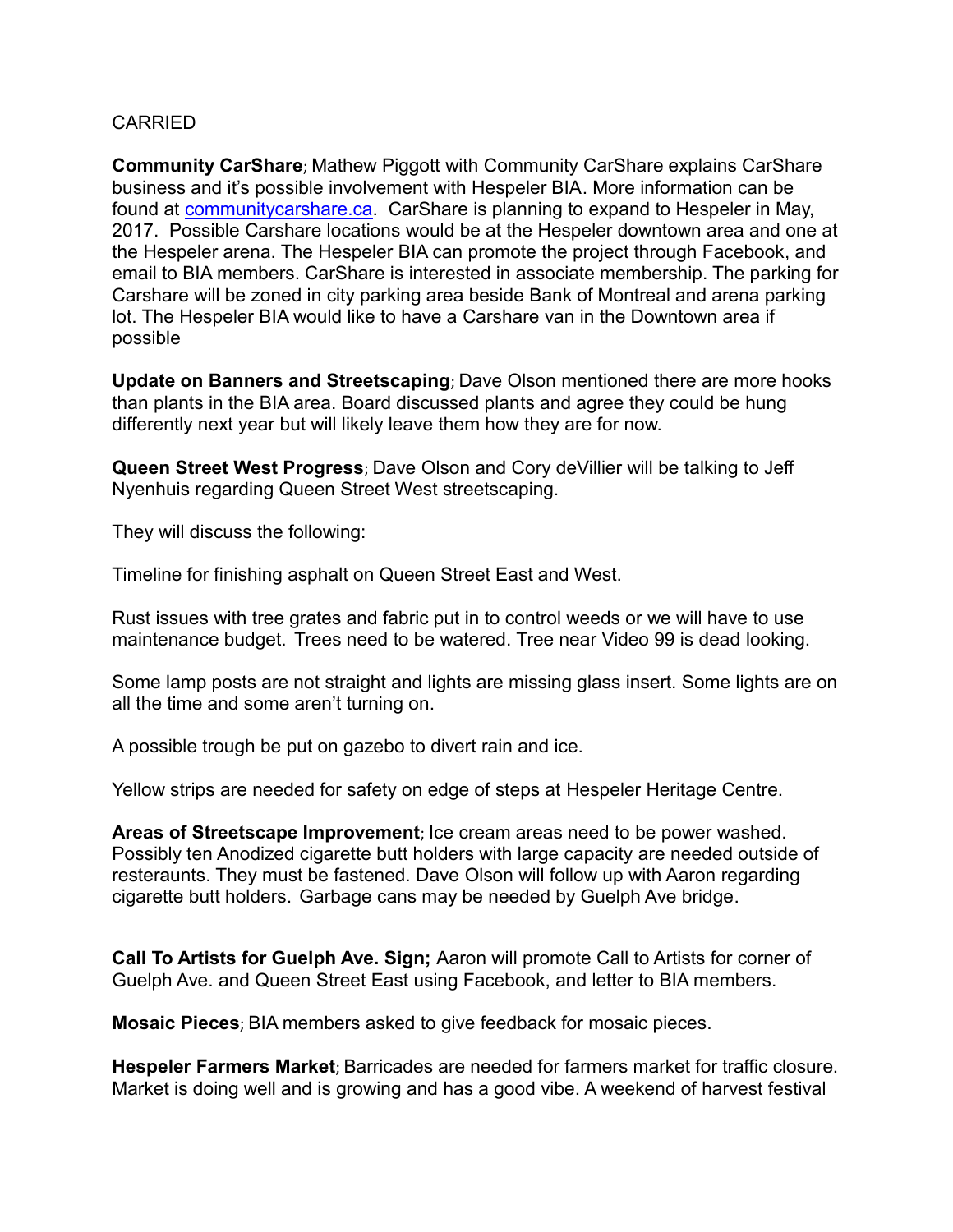may possibly be tied into farmers market. Cambridge live music may possibly be added to event.

### **Close of Meeting**

THAT the Hespeler Business Improvement Association meeting of July 13<sup>th</sup> 2016 does now adjourn at 8:16 p.m.

Moved by: Stefany Kawka Seconded by: Aaron Fisher

CARRIED

Chair – HESPELER BIA

\_\_\_\_\_\_\_\_\_\_\_\_\_\_\_\_\_\_\_\_\_\_\_\_\_\_\_

\_\_\_\_\_\_\_\_\_\_\_\_\_\_\_\_\_\_\_\_\_\_\_\_\_\_\_ Recording Secretary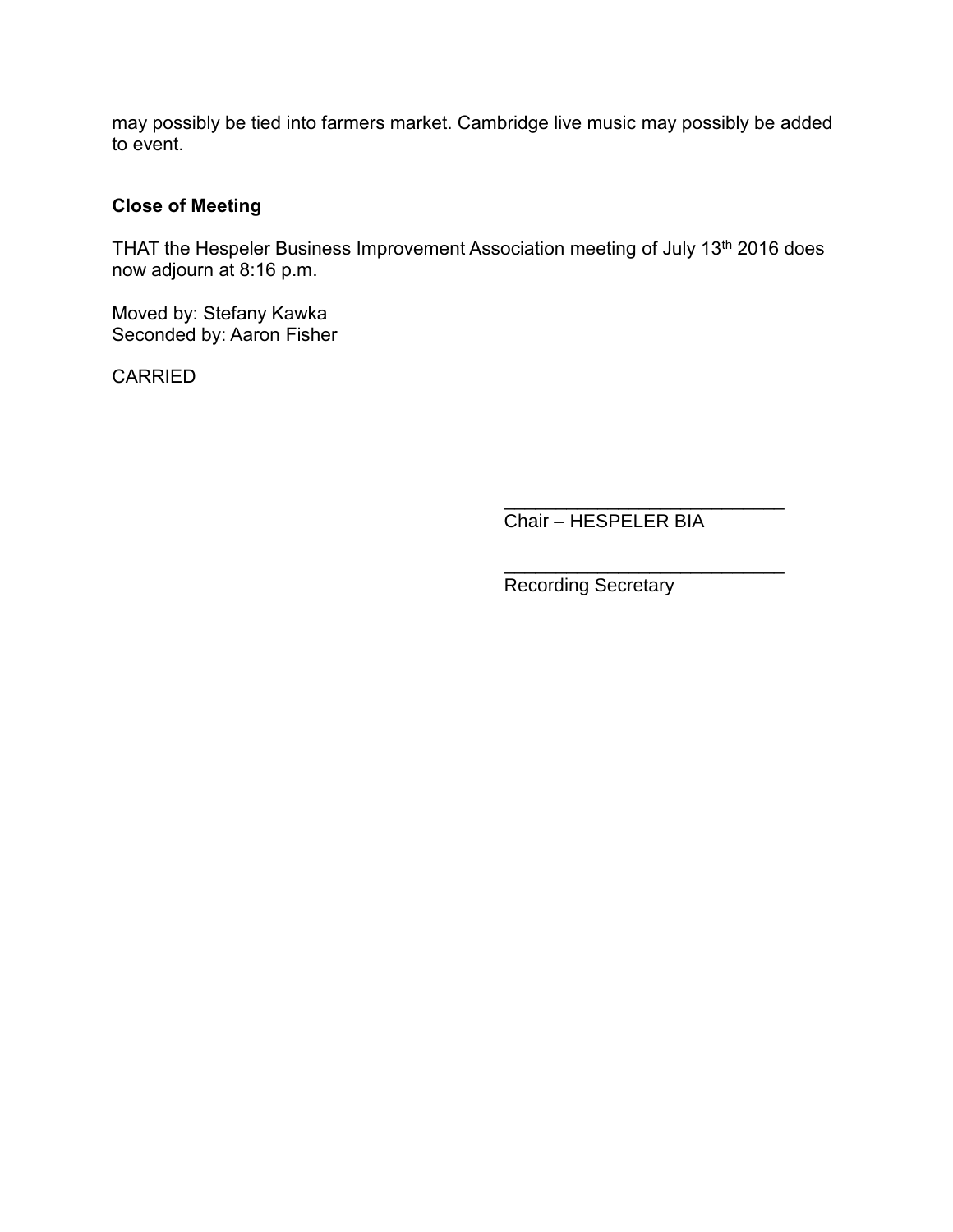

**Corporation of the City of Cambridge Hespeler Heritage Centre**

**(11 Tannery St E, Cambridge, ON) August 10th, 2016 6:30 p.m.**

**Committee Members in Attendance;** Stefany Kawka, Chair, Cory deVilliers, Vice Chair, Mike Widdis, Treasurer, Aaron Fisher, Executive Director and Recorder, Donna Reid, Councillor, Val L'Abbe, and Trevor McWilliams, Staff Liaison, Nicola Toon.

**Regrets;** Khalid Zaffar, Kenn Norman

**Guests;** Larry Turner, Jay Brown, JBCO Contracting, Mike Devine, Councillor

**Meeting Called to Order;** The Chair, welcomed everyone present and called the meeting to order at 6:32 p.m. and the meeting adjourned at 8:33 p.m.

**Approval of Minutes;**THAT the minutes of the Hespeler Business Improvement Area Committee meeting of the 13th of July, 2016 be approved as written.

Moved by: Val L'Abbe

Seconded by: Cory deVilliers

## CARRIED

**Harvest Festival;** Amanda Horne from Hespeler Village Neighbourhood Association reached out to the BIA encouraging downtown businesses to get involved with the Harvest Festival. The BIA agrees it would be a good idea to ask for a "wish list" from the HVNA on ways the BIA can help out and encourage Businesses to be involved. Jennifer Pataki, organizer from Hespeler Village Farmers Market should also share communication with Amanda Horne regarding the Harvest Festival.

**Hespeler Farmers Market;** Board discusses community involvement and ideas the BIA can help out. A car show with the closure of Queen Street East from Guelph Ave. to Tannery Street would go along nicely with the Hespeler Farmers Market. Mike Widdis suggests for car show would work well in September or October. Aaron will communicate the dates with the BIA members when set.

Cory deVillier and Aaron Fisher mention that Pokemon Go promotions would bring more people to the Hespeler Farmers Market. Setting out Pokemon Go "lures" would attract more Pokemon Go hunters. Jay Brown offers to buy \$200 of Pokemon Go lures to attract a crowd to the BIA during the times of the Hespeler Farmers Market.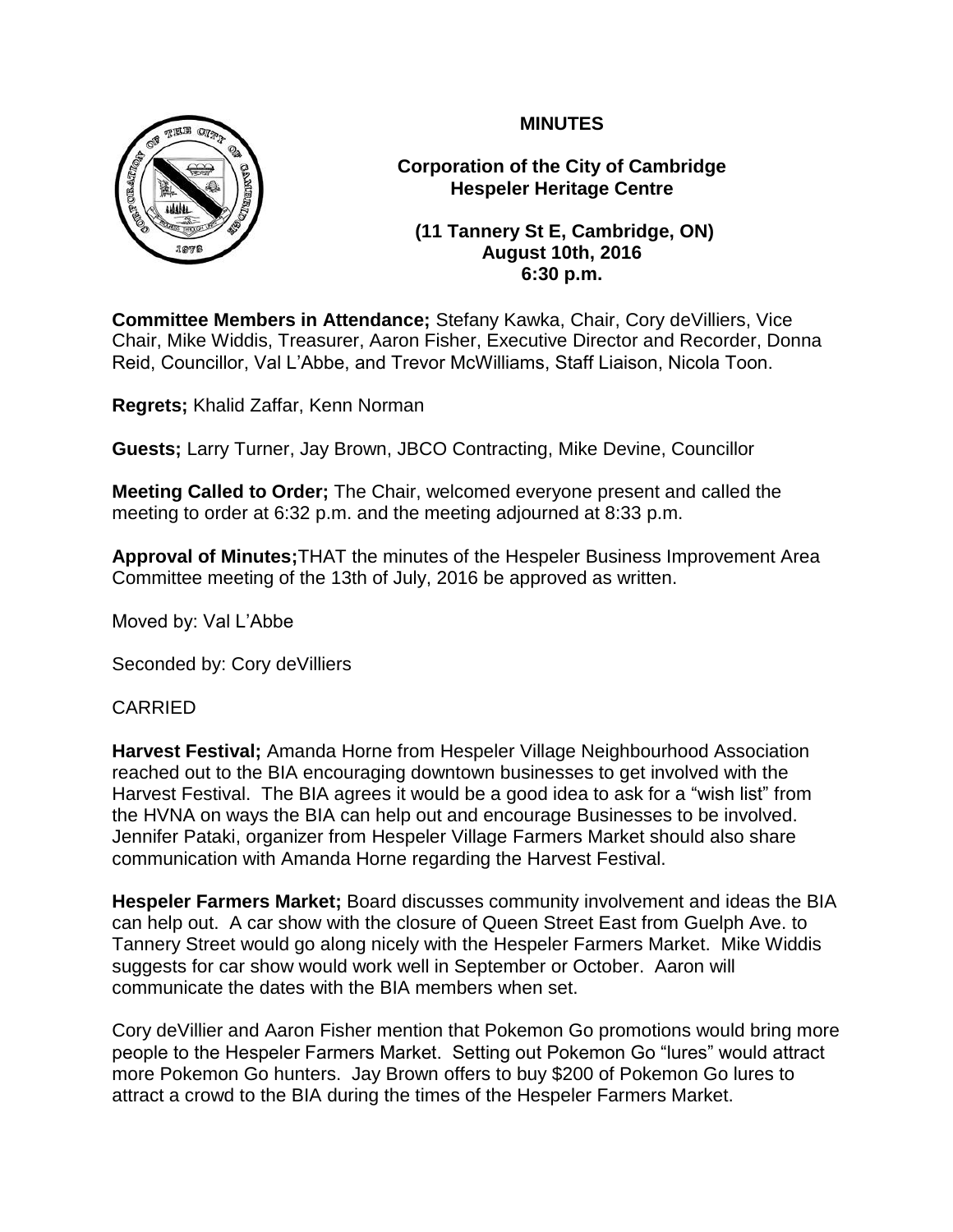Board discusses a Food Truck Festival to add to the Hespeler Farmers Market.

**Motion;** THAT the BIA organize a Food Truck Festival on October 7<sup>th</sup> 2016 or possibly another date.

Moved by; Cory deVilliers

Seconded by; Stefany Kawka

CARRIED

**Speeding on Queen Street West;** Jay Brown has started a petition with aims to slow down the speed of traffic on Queen Street West and through the downtown area and asked for the support of the Hespeler BIA. Signage and speed reduction were discussed. Donna Reid and Trevor McWilliams make suggestions on how best to bring the speed and safety issue to the City of Cambridge.

**Streetscaping;** The bolts from the removed traffic light on Queen Street West and Guelph Ave in front of O & V Tasting Room are still a safety hazard and need to be removed as soon as possible.

BIA agrees that Queen Street West is in need of benches and large potted plants in the best location possible in front of Playin' Around/ Hulahoop Photography building and also the area further down Queen Street West closer to the Hub Bike Shop. It is agreed that this should be done soon.

**Motion;** THAT Dave Olson be the Hespeler BIA liaison to the City of Cambridge staff for all street related maintenance issues.

Moved By: Cory deVilliers

Seconded by: Nicola Toon

CARRIED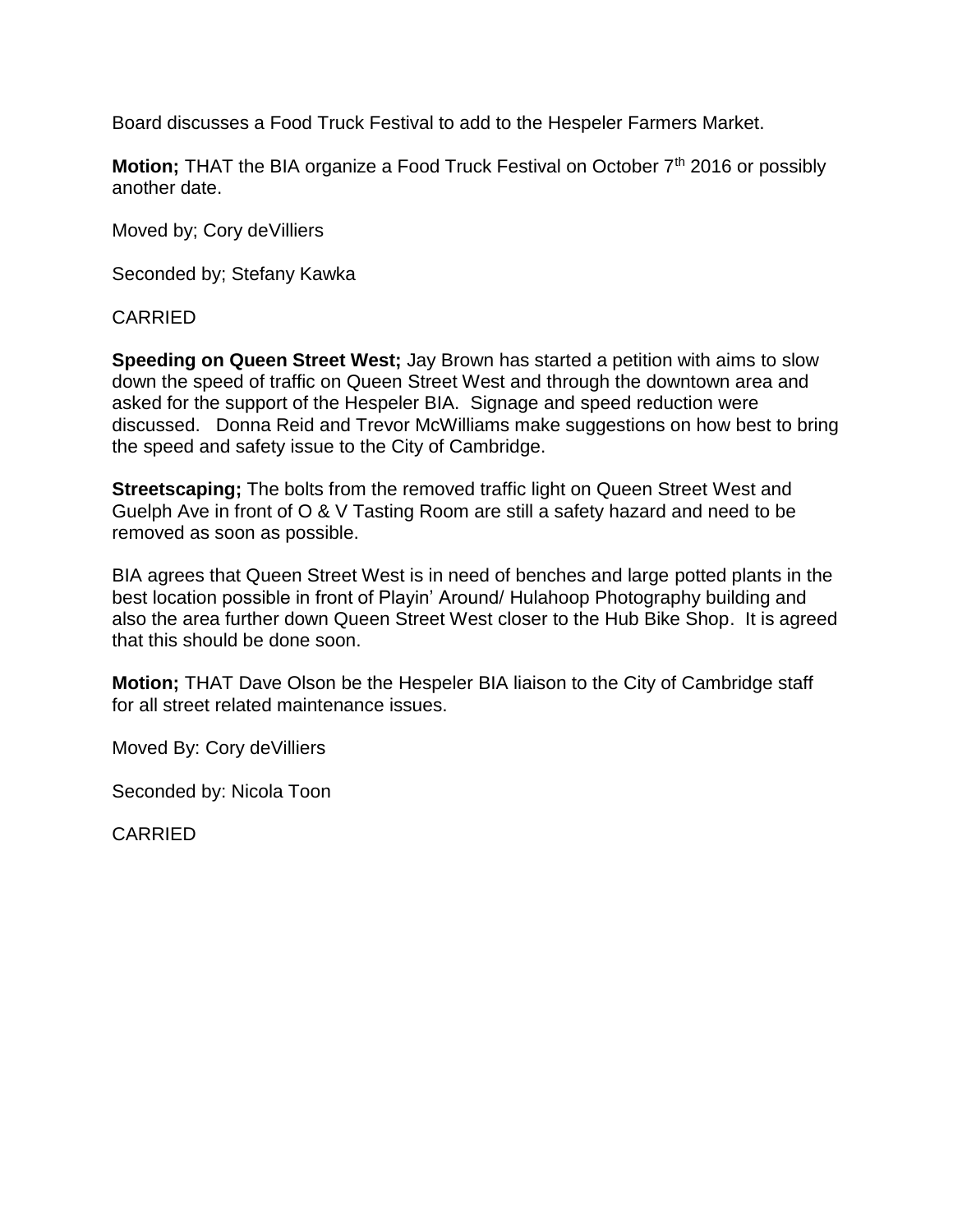# **Close of Meeting**

THAT the June 8<sup>th</sup>, 2016 meeting of the Hespeler BIA Advisory Committee does now adjourn at 8:33 p.m.

Moved by: Stefany Kawka

Seconded by: Cory deVillier

CARRIED

\_\_\_\_\_\_\_\_\_\_\_\_\_\_\_\_\_\_\_\_\_\_\_\_\_\_\_ Chair – HESPELER BIA

\_\_\_\_\_\_\_\_\_\_\_\_\_\_\_\_\_\_\_\_\_\_\_\_\_\_\_ Recording Secretary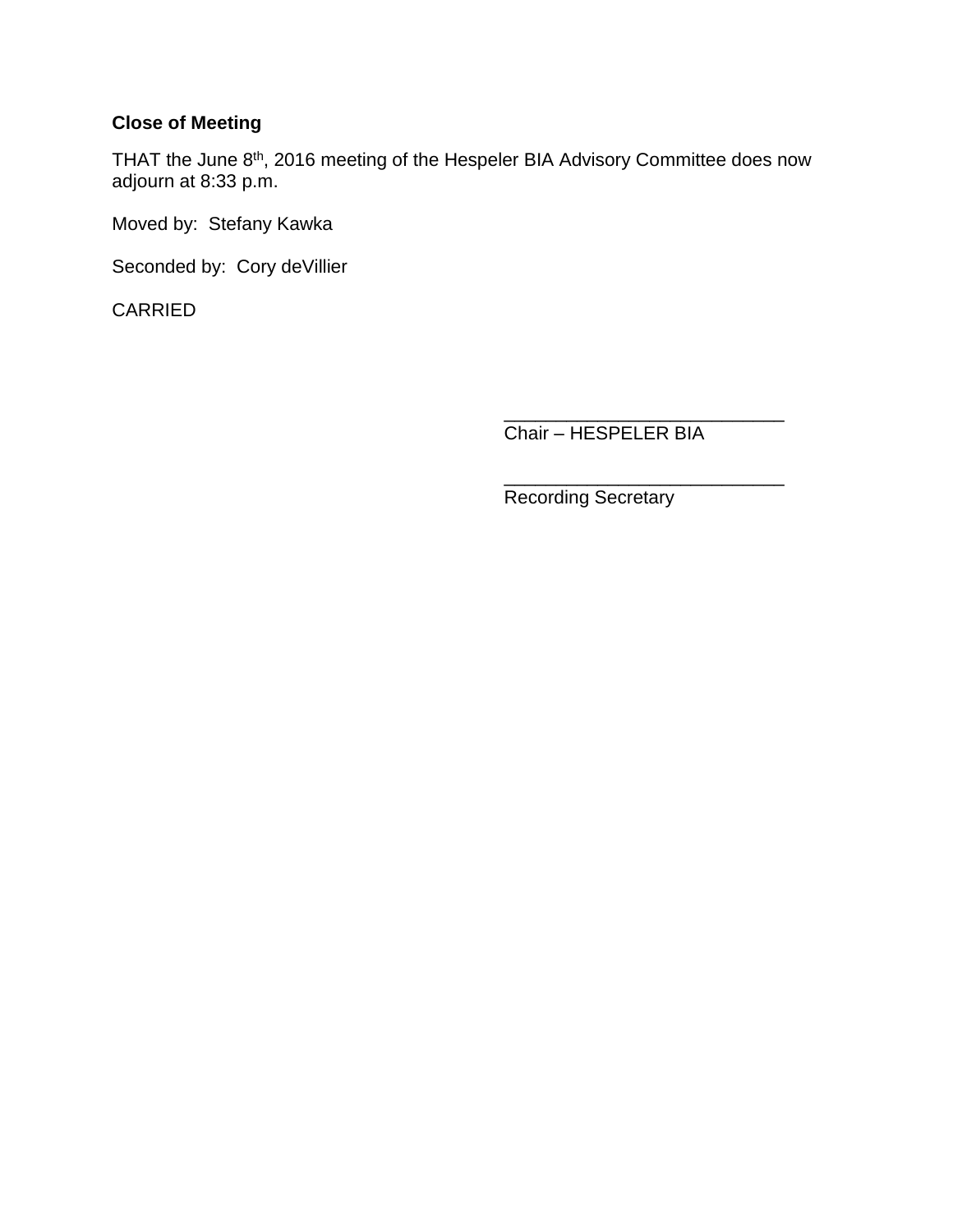

**Corporation of the City of Cambridge Hespeler Heritage Centre**

**11 Tannery St E, Cambridge, ON September 14th. 2016 6:30 p.m.**

**Committee Members in Attendance:** Stefany Kawka, Chair, Cory deVilliers, Vice Chair, Mike Widdis, Treasurer, Aaron Fisher, Executive Director and Recorder, Val L'Abbe, and Trevor McWilliams, Staff Liaison, Nicola Toon. Khalid Zaffar, Kenn Norman, Dave Olson, Streetscape Liaison

**Regrets:** Donna Reid, Councillor,

**Guests:** Larry Turner, Ean Kools, Murals and Public Art in Cambridge

**Meeting Called to Order:** The Chair, welcomed everyone present and called the meeting to order at 6:31p.m. and the meeting adjourned at 8:32p.m.

### **Approval of Minutes**

THAT the minutes of the Hespeler Business Improvement Area Committee meeting of the August  $10<sup>th</sup>$ , 2016 be approved as written.

 Moved by: Cory deVilliers Seconded by: Val L'Abbe

### CARRIED

## **ART Cambridge (ARTbridge)**

Ean Kools made a presentation on ARTbridge. ARTbridge is a pro-active program that treats streets as a vital public space and aims to develop, support, and increase awareness of street art and its indispensable role in generating social and economic benefits, adding beauty and character to Cambridge's communities, and counteracting the negative effects of graffiti vandalism.

The board discussed the how the ARTbridge program would positively impact Hespeler specifically and showed interest in the program. Iam Kools discussed the Cambridge Art Festival and ways it could be improved. Specific areas of the Hespeler BIA that would benefit from the ARTbridge program were discussed. Ideas such as an art event in the Hespeler BIA, designated walls to differ graffiti, raising awareness about negative graffiti, and a possible "Art sub-committee" were discussed.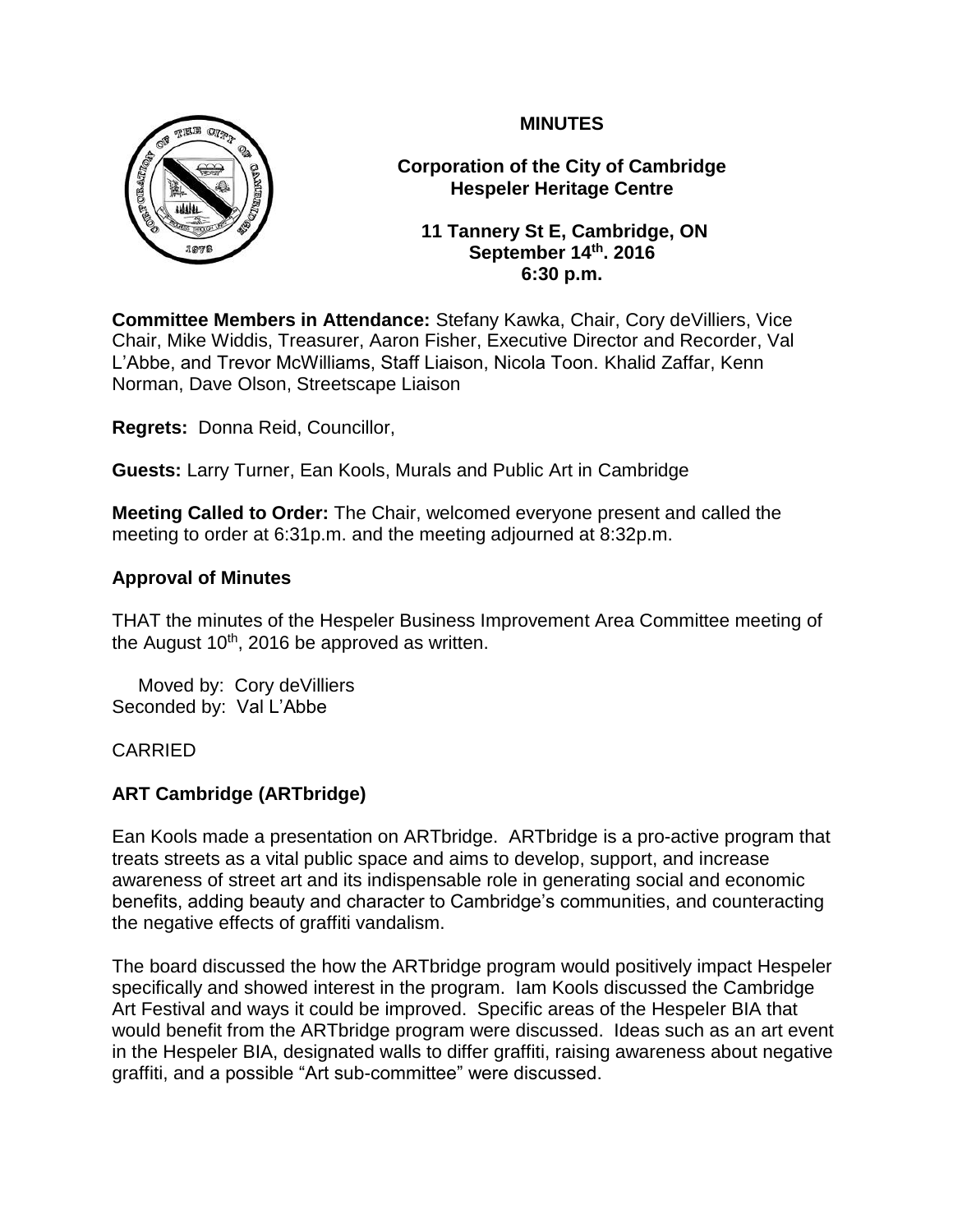### **Volunteers**

Aaron Fisher discussed volunteers who are interested in helping with events within the Hespeler BIA area and will keep track of any volunteers who would be interested in helping out. There are many events planned and ideas for events for the Hespeler BIA. Volunteers are very much appreciated and essential for the success of events and community involvement in the Hespeler BIA. Aaron will encourage volunteers and match them up with events that volunteers show interest in helping out with.

## **Public Art**

Several RFP artist responses were received by Trevor McWilliams for the Hespeler sign proposal for the corner of Guelph Avenue and Queen Street East. The Hespeler BIA board briefly looked through the applications.

A committee consisting of two appointed members from the Hespeler BIA and three members from the Cambridge Public Arts Committee will make a selection on what piece of art will be used. The Hespeler BIA appoints Kenn Norman and Nicola Toon to be the Hespeler BIA art selection volunteers for the artwork discussed.

### **Harvest Festival and Race to Erase event**

Aaron Fisher will notify the BIA members regarding road closure on Queen Street East between Tannery Street and Guelph Avenue on September 17<sup>th</sup> for the Hespeler Harvest Festival. Kenn Norman will send pictures of Fashion History Museum exhibitions send them to Aaron Fisher for promotion purposes. Aaron Fisher will promote the Race to Erase Event happening on October 1<sup>st</sup> 2016 and the Harvest Festival on Facebook.

### **Car Show**

Aaron Fisher briefly discussed ideas of future car shows in Hespeler. Aaron will write a letter to the Stroker family car show organization and apologize for the short notice and lack of prtomotion for the last minute event. Aaron Fisher will work with Mike Widdis and the Stroker family to encourage future car shows in the Hespeler BIA and ensure they are very successful.

### **Christmas Decorations**

The board discussed Christmas lights and decorations. It was agreed that Can-Lite will be asked to hang decorations. Christmas banners would look nice on the Gueph Avenue bridge if possible. Aaron Fisher and Dave Olson will work on the decoration planning with Can-Lite.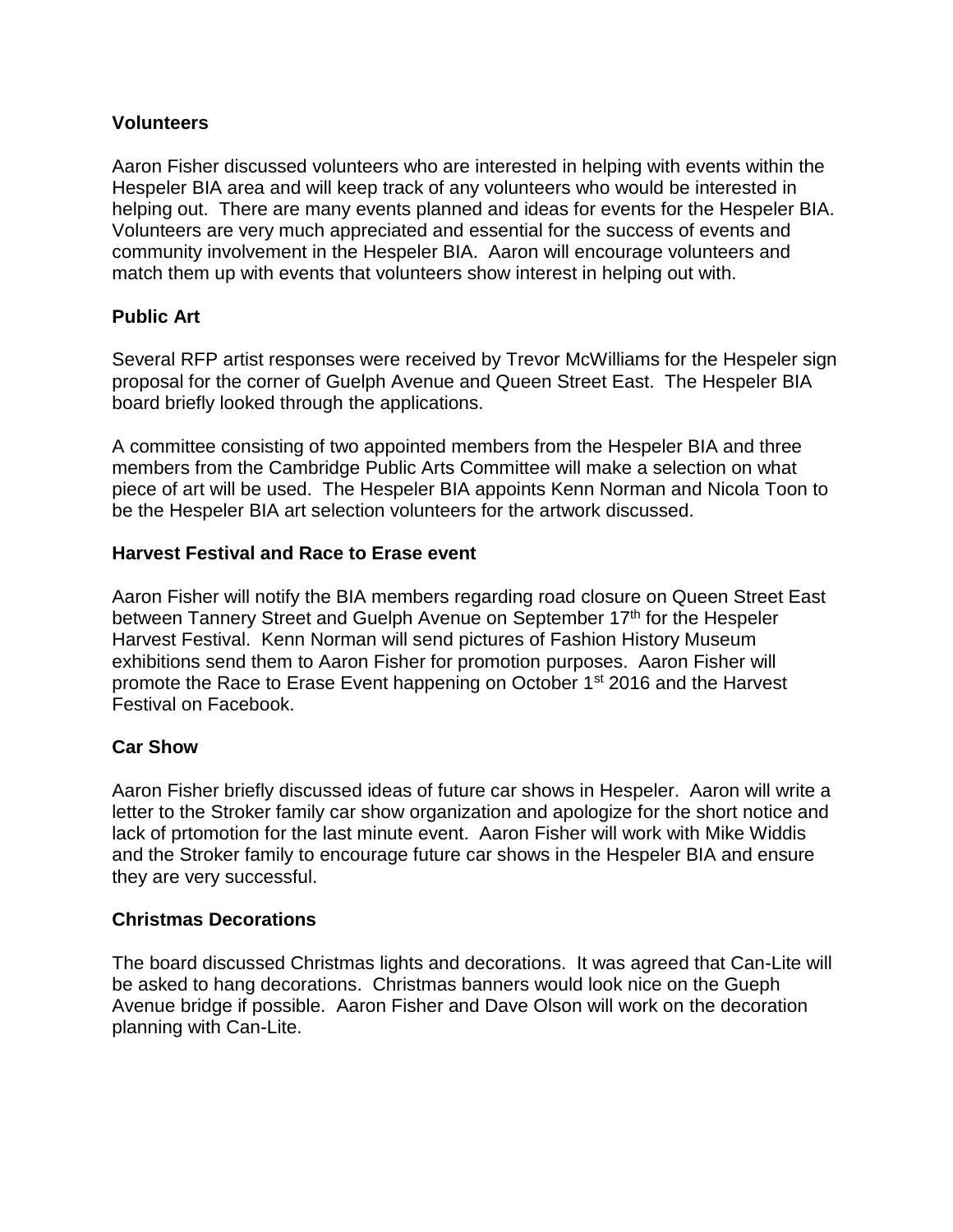Dates that the 20- 24" plus any new decorative snow flakes will be hung are aimed for November 14<sup>th</sup>, 2016 and taken down February 24<sup>th</sup>, 2017. Aaron Fisher will look into the purchase of more of the same snow flakes.

#### **Motion**

THAT up \$3700 be spent on new snow flakes or other decorations.

Moved by: Stefany Kawka

Seconder by: Cory deVilliers

#### CARRIED

#### **Streetscaping and Cleaning**

Weeds are becoming a problem round planted trees garden areas. Aaron Fisher will contact Islay Landscaping to remove weeds and clean up garbage etc.

Lights at the cenotaph outside of Hespeler Heritage Centre are a safety issue and need to be addressed. Trevor McWilliams will follow up with Cambridge community services to fix the lights and paint the steps leading towards the cenotaph.

More garbage cans are needed in specific areas in the Hespeler BIA area. Dave Olson will map out specific areas where garbage cans are needed.

#### **Queen Street West**

Board discussed continuing absence of benches, light posts, and other streetscaping ideas for the area of Queen Street West from the Corner of Adam Street to the Hub Bike Shop area. Trevor mentions the previous memory bench plaque that may be removed and attached to a new bench. Nicola Toon and Trevor McWilliams will discuss the next steps regarding garbage cans, large potted plants, and a new bench for this area.

#### **Close of Meeting**

THAT the September 14<sup>th</sup>, 2016 meeting of the Hespeler BIA Advisory Committee does now adjourn at 8:32p.m.

 Moved by: Stefany Kawka Seconded by: Mike Widdis

CARRIED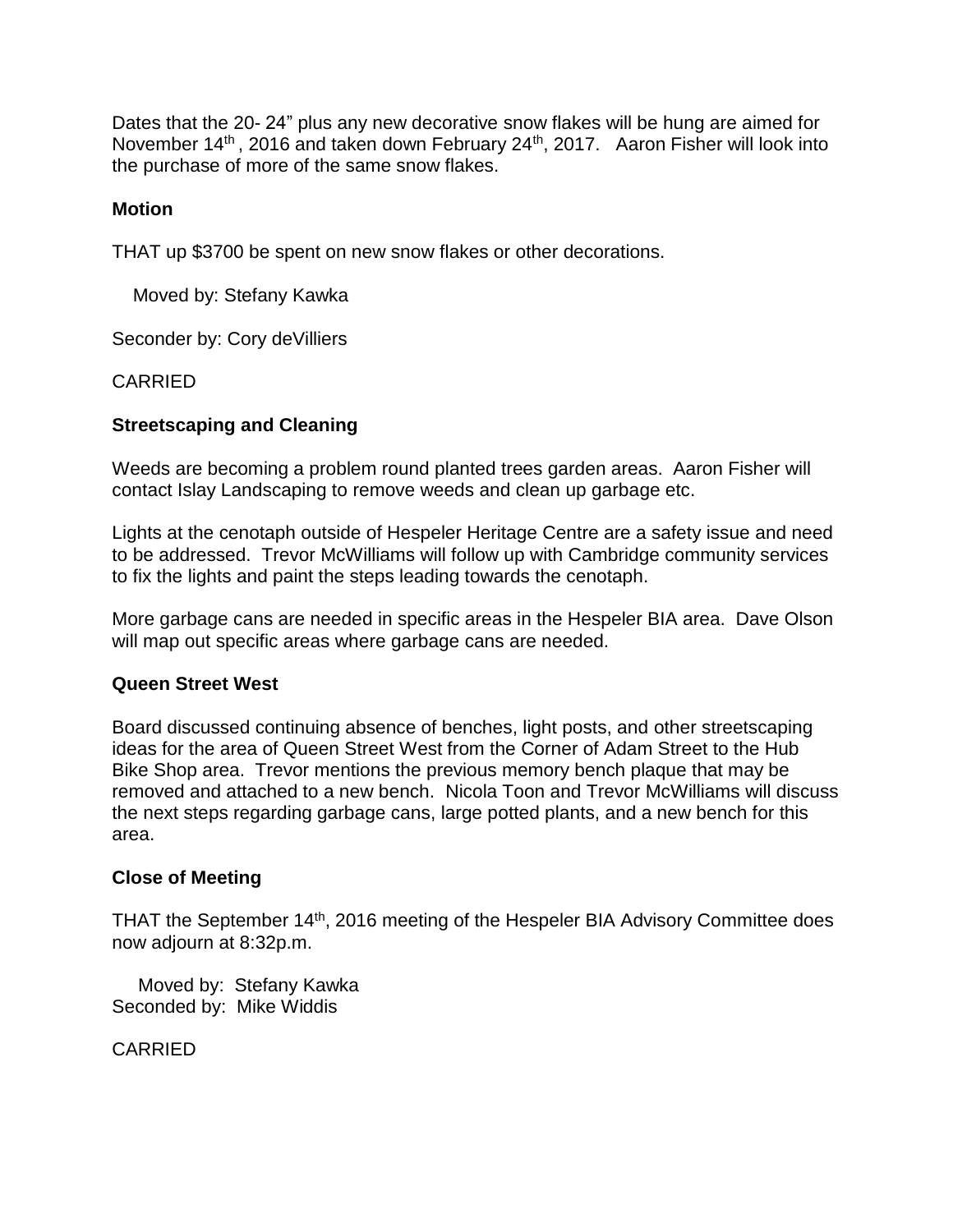Chair – HESPELER BIA

\_\_\_\_\_\_\_\_\_\_\_\_\_\_\_\_\_\_\_\_\_\_\_\_\_\_\_

\_\_\_\_\_\_\_\_\_\_\_\_\_\_\_\_\_\_\_\_\_\_\_\_\_\_\_

Recording Secretary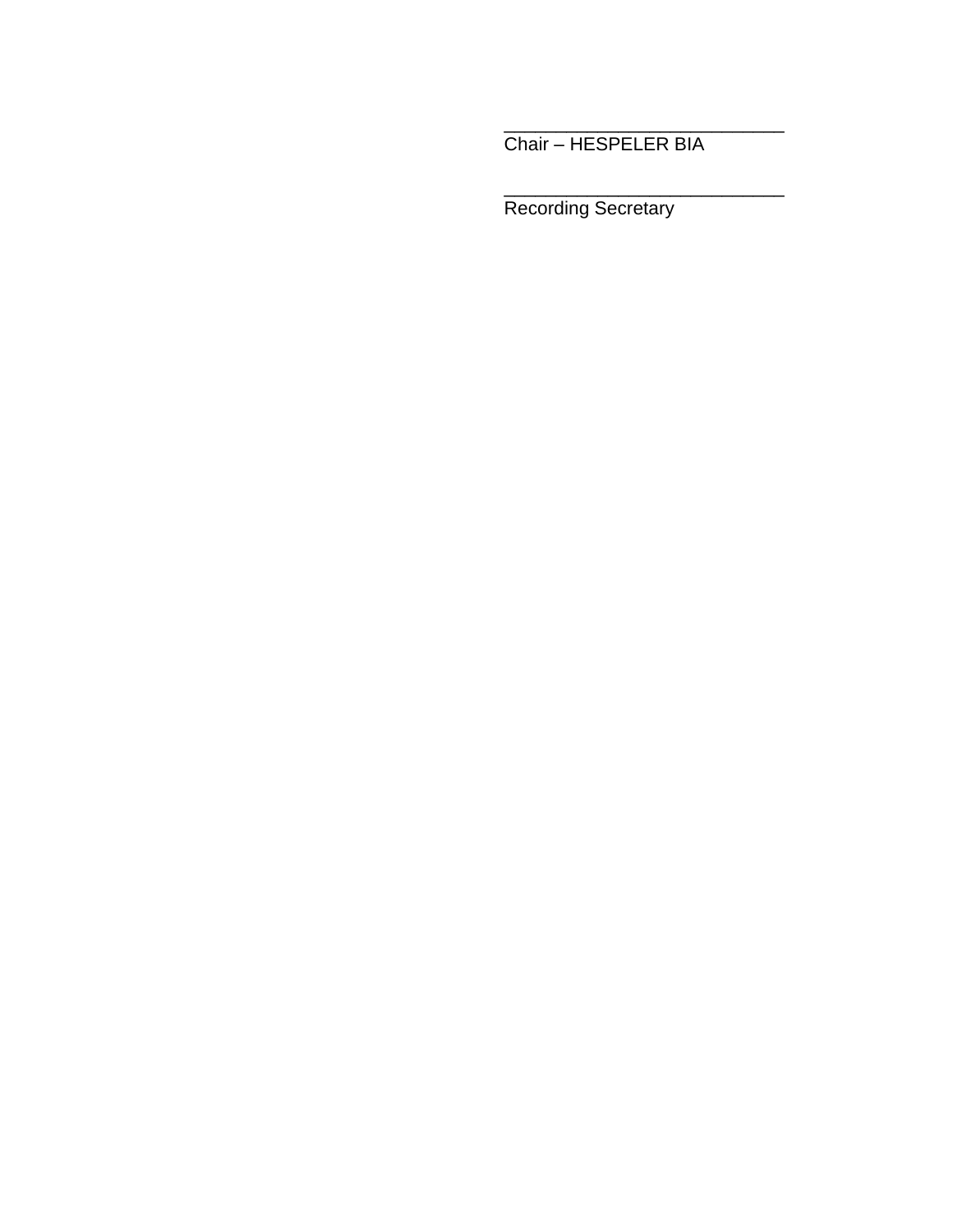

**Corporation of the City of Cambridge Hespeler Heritage Centre**

**11 Tannery St E, Cambridge, ON October 12th. 2016 6:30 p.m.**

**Committee Members in Attendance:** Stefany Kawka, Chair, Mike Widdis, Treasurer, Aaron Fisher, Executive Director and Recorder, Val L'Abbe, and Trevor McWilliams, Staff Liaison, Nicola Toon. Khalid Zaffar, Dave Olson, Streetscape Liaison, Donna Reid, **Councillor** 

**Regrets:** Cory deVilliers, Vice Chair, Kenn Norman

**Guests:** Larry Turner, Mike Devine, Councillor

### **Meeting Called to Order**

The Chair, welcomed everyone present and called the meeting to order at 6:36p.m. and the meeting adjourned at 8:32p.m.

### **Approval of Minutes**

Moved by: Val L'Abbe Seconded by: Mike Widdis

THAT the minutes of the Hespeler Business Improvement Area Committee meeting of the September 14th, 2016 be approved.

## CARRIED

### **BIA Summit**

Aaron Fisher reminds Hespeler BIA Committee of the BIA Summit taking place at Cambridge City Hall on October 25<sup>th</sup>, 2016 at 6PM. All of the Hespeler BIA Committee are invited along with the Preston and Galt BIA Committees.

## **City of Cambridge Code of Conduct**

The Hespeler BIA Committee has read and signed the Code of Conduct for Local Boards and Advisory Committees which we (Hespeler BIA Committee) were given to by the City of Cambridge.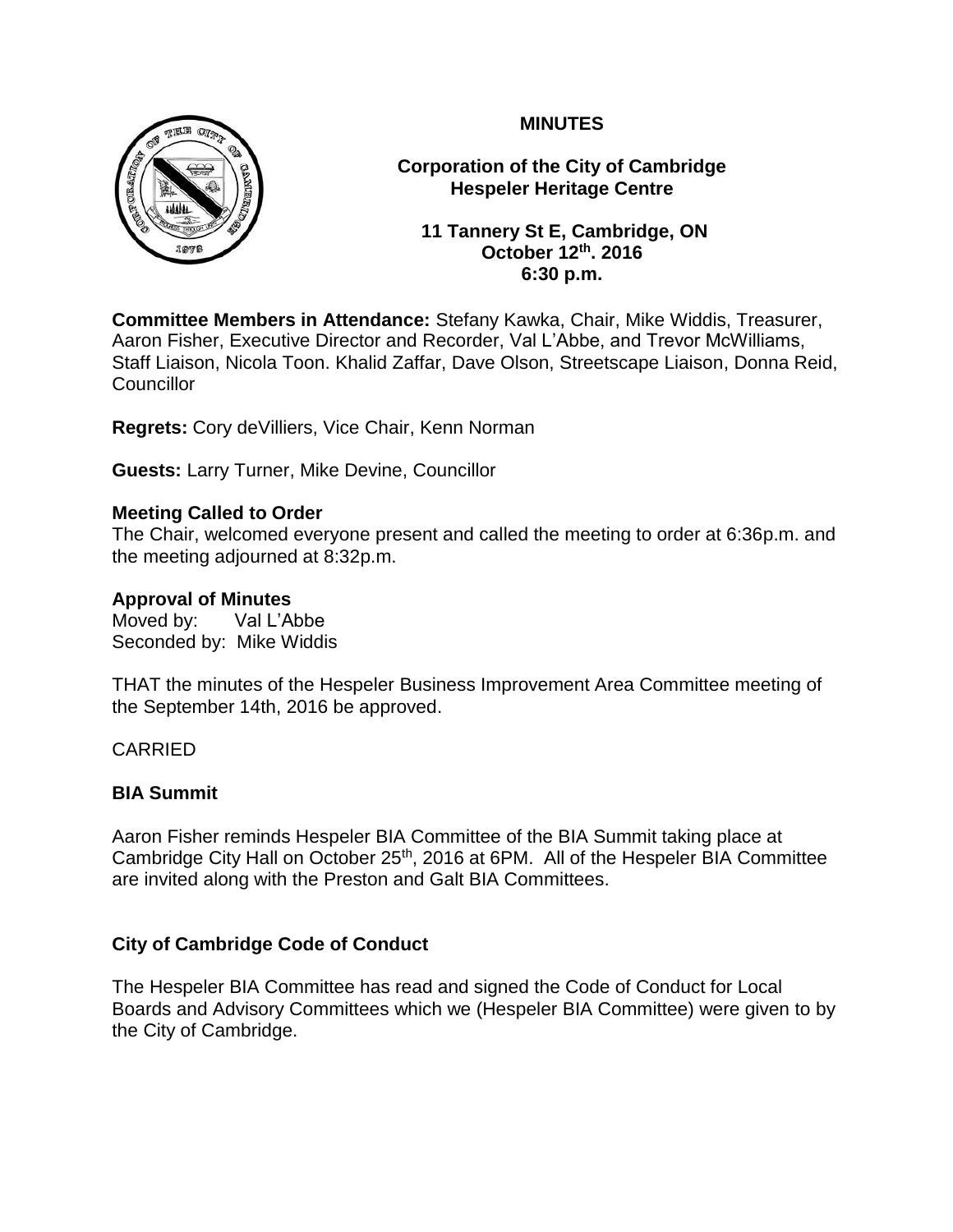#### **Bus Stop Shelters**

Several bus stop shelters have been installed or are in the process of being installed at several locations throughout the BIA area of Hespeler.

### **Parking**

Aaron Fisher asks if there are any concerns regarding parking in the Hespeler BIA area. Larry Turner mentioned that a handicap parking spot is needed outside of the Hespeler Heritage Centre. Khalid Zaffar mentioned the need for more parking for more than "two hour" parking for business owners. Trevor McWilliams reminds the Hespeler BIA Committee of the HIP developments apartment and condo project and the possibility of future parking needs. Aaron Fisher will forward the concerns discussed to the Parking Task Force Committee of Cambridge at their next meeting.

### **2017 Hespeler BIA Budget**

Mike Widdis handed out a copy of the 2016 budged and expenses for the committee to review. The committee reviewed and discussed the 2016 Hespeler BIA budget in detail and made recommendations for the 2017 budget to be proposed to the City of Cambridge.

### **Street Art for Corner of Guelph Ave and Queen Street East**

Several interesting pieces of art were proposed through RFV. Only one piece of art was within budget but was not agreed on by the committee. The committee agrees that a "Hespeler Village" design estimate be requested by three sign companies within the budget. Dave Olson and Nicola Toon will take measurements and contact sign companies for estimates.

#### **Hespeler Village Website**

Aaron Fisher agrees that the responsibilities of maintenance the hespelervillage.com website would be a great job for Khalid Zaffar to take on. Khalis Zaffar agrees. Aaron Fisher will set Khalid Zaffar up with the instructions and administrative access to the website.

#### **Christmas Decorations and Streetscaping**

Aaron Fisher has ordered six new light post snowflakes approved in 2016 Christmas decoration budget. Dave Olson will be in contact with Can-Lite regarding the hanging details of Christmas decorations in the Hespeler BIA.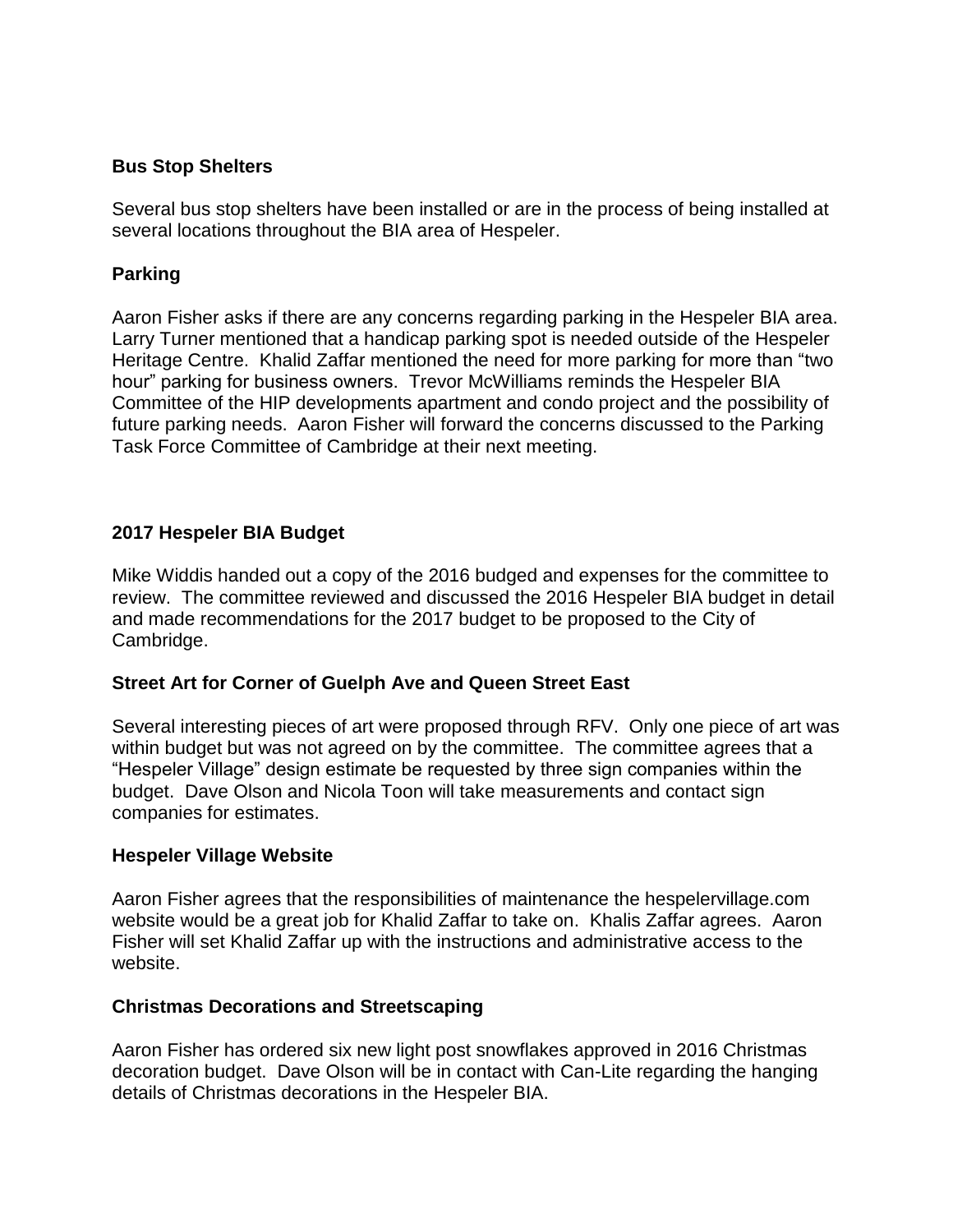#### **Music and Lights**

**BIA Social:** The committee discusses dates and possible locations to host the next Hespeler BIA Social meeting. The date November 17<sup>th</sup> 2016 at Ernie's Roadhouse on November 17th 2016 is agreed upon. Aaron will confirm reservations with Ernie's Roadhouse and send out an invite via email to the Hespeler BIA membership.

#### **Close of Meeting**

Moved by: Stefany Kawka Seconded by: Mike Widdis

THAT the September 14th, 2016 meeting of the Hespeler BIA Advisory Committee does now adjourn at 8:32p.m.

CARRIED

\_\_\_\_\_\_\_\_\_\_\_\_\_\_\_\_\_\_\_\_\_\_\_\_\_\_\_ Chair – HESPELER BIA

\_\_\_\_\_\_\_\_\_\_\_\_\_\_\_\_\_\_\_\_\_\_\_\_\_\_\_

Recording Secretary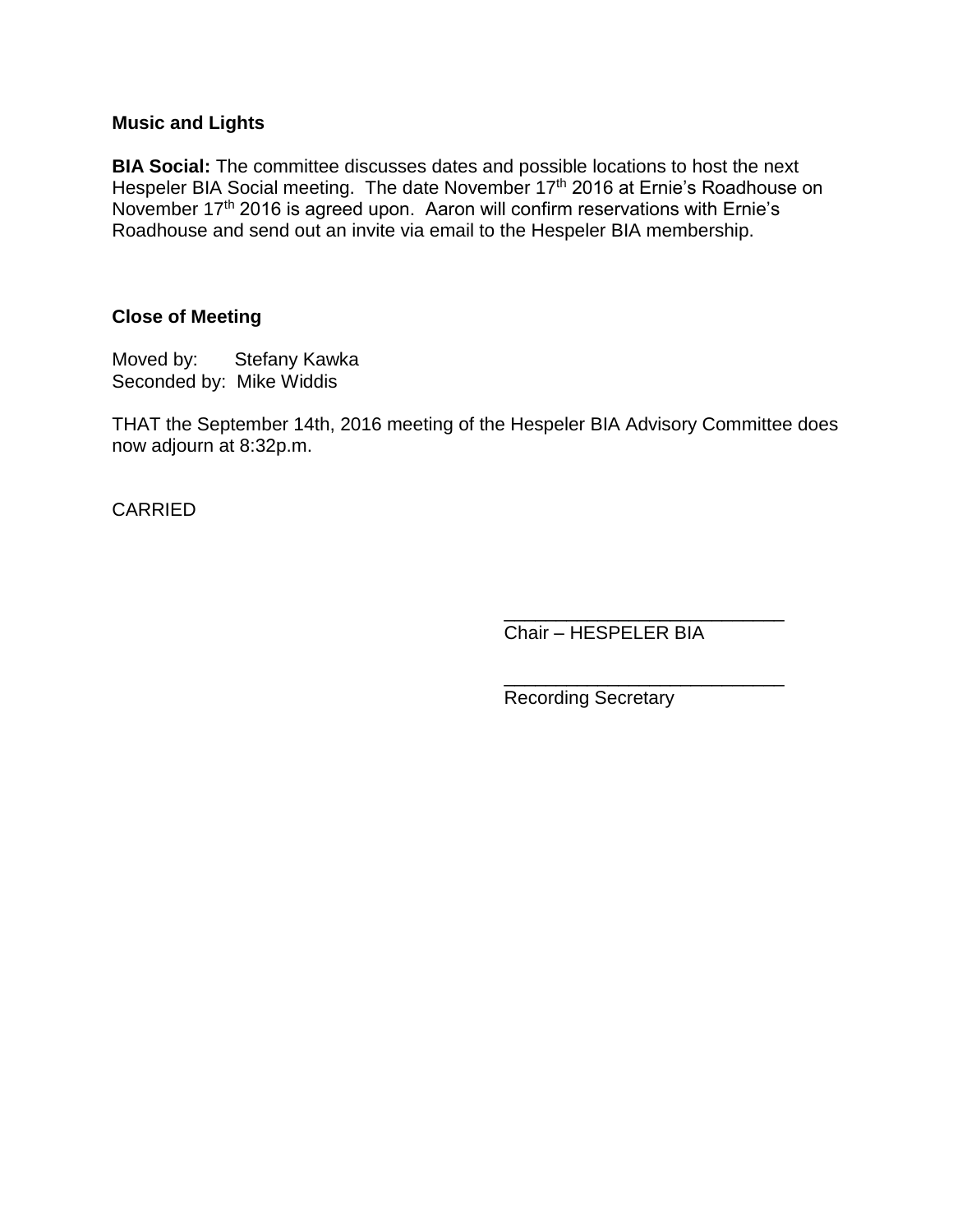

**Corporation of the City of Cambridge Hespeler Heritage Centre**

**11 Tannery St E, Cambridge, ON November 14th. 2016 6:30 p.m.**

**Committee Members in Attendance:** Stefany Kawka, Chair, Mike Widdis, Treasurer, Aaron Fisher, Executive Director and Recorder, Val L'Abbe, and Trevor McWilliams, Staff Liaison, Nicola Toon. Khalid Zaffar, Dave Olson, Streetscape Liaison, and Councillor Donna Reid.

**Regrets:** Cory deVilliers, Vice Chair, Kenn Norman

**Guests:** Larry Turner, Councillor Mike Devine, Sandra Peltier, Best Version Media

## **Meeting Called to Order**

The Chair, welcomed everyone present and called the meeting to order at 6:32p.m. and the meeting adjourned at 8:35p.m.

## **Approval of Minutes**

Moved by: Cory deVillier Seconded by: Val L'Abbe

THAT the minutes of the Hespeler Business Improvement Area Committee meeting of the October 12th, 2016 be approved.

# CARRIED

## **Best Version Media**

Sandra Peltier presents a video and explains Best Version Media's new magazine which will be delivered to most areas of Hespeler starting in March, 2017. The new magazine will be a good way to advertise and promote businesses and events happening in Hespeler.

## **Clean to the Core**

The committee discusses streetscaping and areas that need cleaning, fixing, and maintaining. Islay Landscaping will be notified of any horticultural needs or cleaning that has to be done. The committee discusses what further can be done with the corner of Guelph Ave. and Queen Street East. Aaron Fisher mentions that the Hespeler Horticulture Society may be interested in utilizing the area for floral gardening similar to the existing areas they maintain. The Hespeler BIA may be interested in helping fund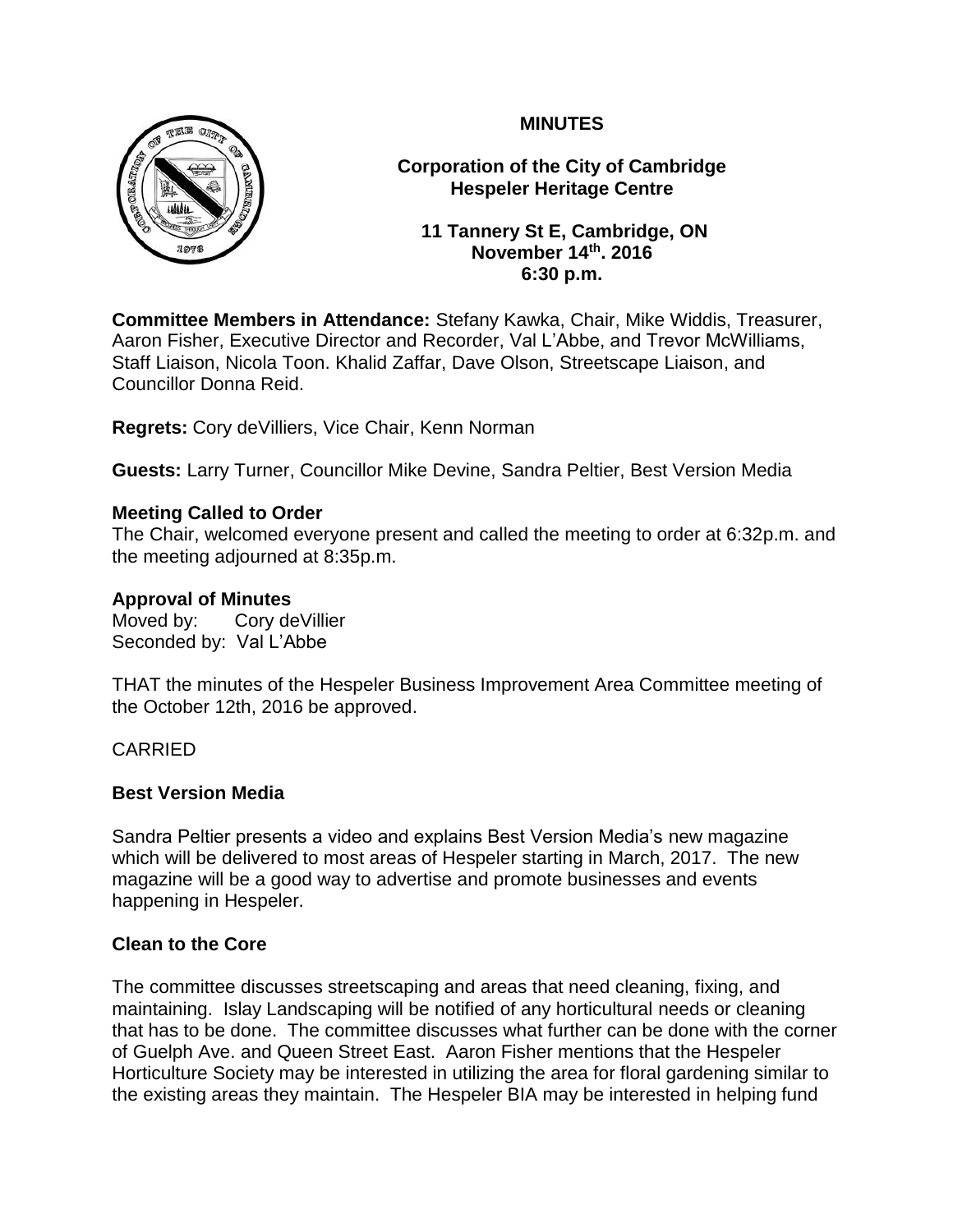projects for the Hespeler Horticulture Society and helping find volunteers to help them with their projects.

Aaron Fisher reminds Hespeler BIA Committee of the BIA Summit taking place at Cambridge City Hall on October 25<sup>th</sup>, 2016 at 6PM. All of the Hespeler BIA Committee are invited along with the Preston and Galt BIA Committees.

Moved by: Cory de Villier Seconded by: Mike Widdis

THAT \$2000 be used for Christmas garland and Lights.

CARRIED

## **Public Art**

The Committee reviewed quotes for the "Hespeler Village" sign to be made for the corner of Guelph Ave. and Queen Street East. The designs that were proposed were not within the sign budget. Dave Olson will continue to get quotes and a if the sign is still not within the budget, the Hespeler BIA will ask the City of Cambridge for additional funding for a specific quoted amount.

## **Close of Meeting**

Moved by: Stefany Kawka Seconded by: Cory deVillier

THAT the September 14th, 2016 meeting of the Hespeler BIA Advisory Committee does now adjourn at 8:35p.m.

CARRIED

\_\_\_\_\_\_\_\_\_\_\_\_\_\_\_\_\_\_\_\_\_\_\_\_\_\_\_ Chair – HESPELER BIA

\_\_\_\_\_\_\_\_\_\_\_\_\_\_\_\_\_\_\_\_\_\_\_\_\_\_\_ Recording Secretary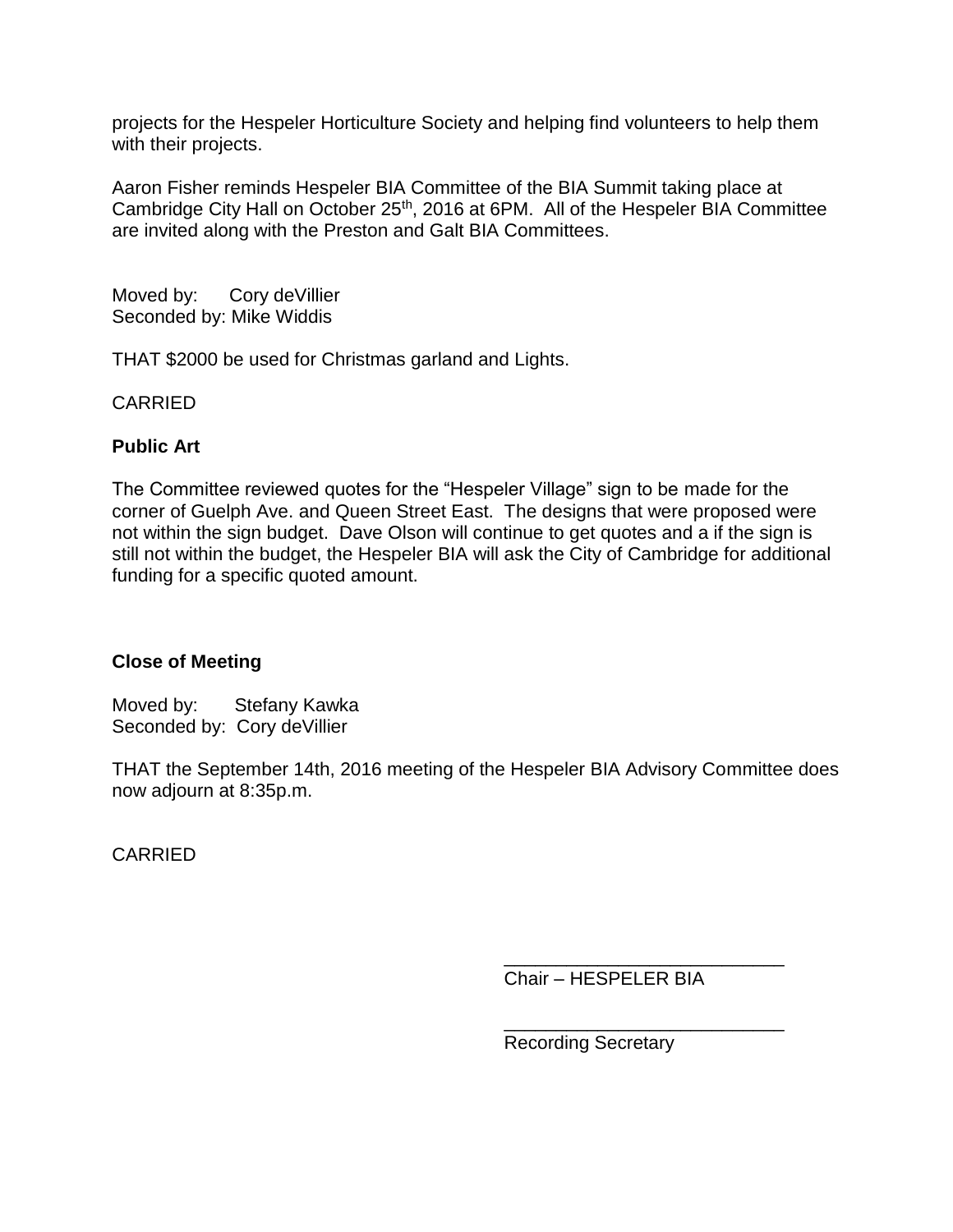

**Corporation of the City of Cambridge Hespeler BIA Social at Ernies Roadhouse**

### **7 Queen Street W, Cambridge, ON November 17th. 2016 6:30 p.m.**

**Committee Members in Attendance:** Mike Widdis, Treasurer, Cory deVillier, Vice Chair, Aaron Fisher, Executive Director and Recorder, Val L'Abbe, Trevor McWilliams, Staff Liaison, Khalid Zaffar, Dave Olson, Streetscape Liaison.

**Regrets:** Kenn Norman, Nicola Toon, Stefany Kawka, Chair, Donna Reid, Councillor

**Guests:** Hespeler BIA members

**Meeting Called to Order:** The Vice Chair, welcomed everyone present and called the meeting to order at 6:51p.m. The meeting adjourned at 7:25p.m.

**HIP Developments Condos and Appartments:** Cory deVillier and Joel Doherty update the Hespeler BIA membership on construction progress and condo sales and answer and questions asked by the Hespeler BIA membership.

**2017 Hespeler BIA Budget:** Mike Widdis spoke about the proposed 2017 Hespeler BIA budget and answered any questions from the BIA members.

**Christmas Decorations and Streetscaping:** Dave Olson and Aaron Fisher update the Hespeler BIA membership regarding streetscaping and Christmas decorations. Electrical issues with some newer light posts and decorative snowflakes were discussed. Dave Olson and Aaron Fisher will follow up on issues with snowflake decorations and street lighting.

**Music and Lights:** Aaron Fisher updated BIA members on the upcoming Music and Lights festival happening on November  $25<sup>th</sup>$ , 2016 at St. Andrews Church, the Ideas Exchange, and Hespeler Heritage Centre. The event is somewhat smaller in scale this year but we hope to build on it with more volunteers and new committee members for 2017.

# **Approval of 2015 AGM Minutes**

Moved by: Mike Widdis Seconded by: Winky Perry-Kings